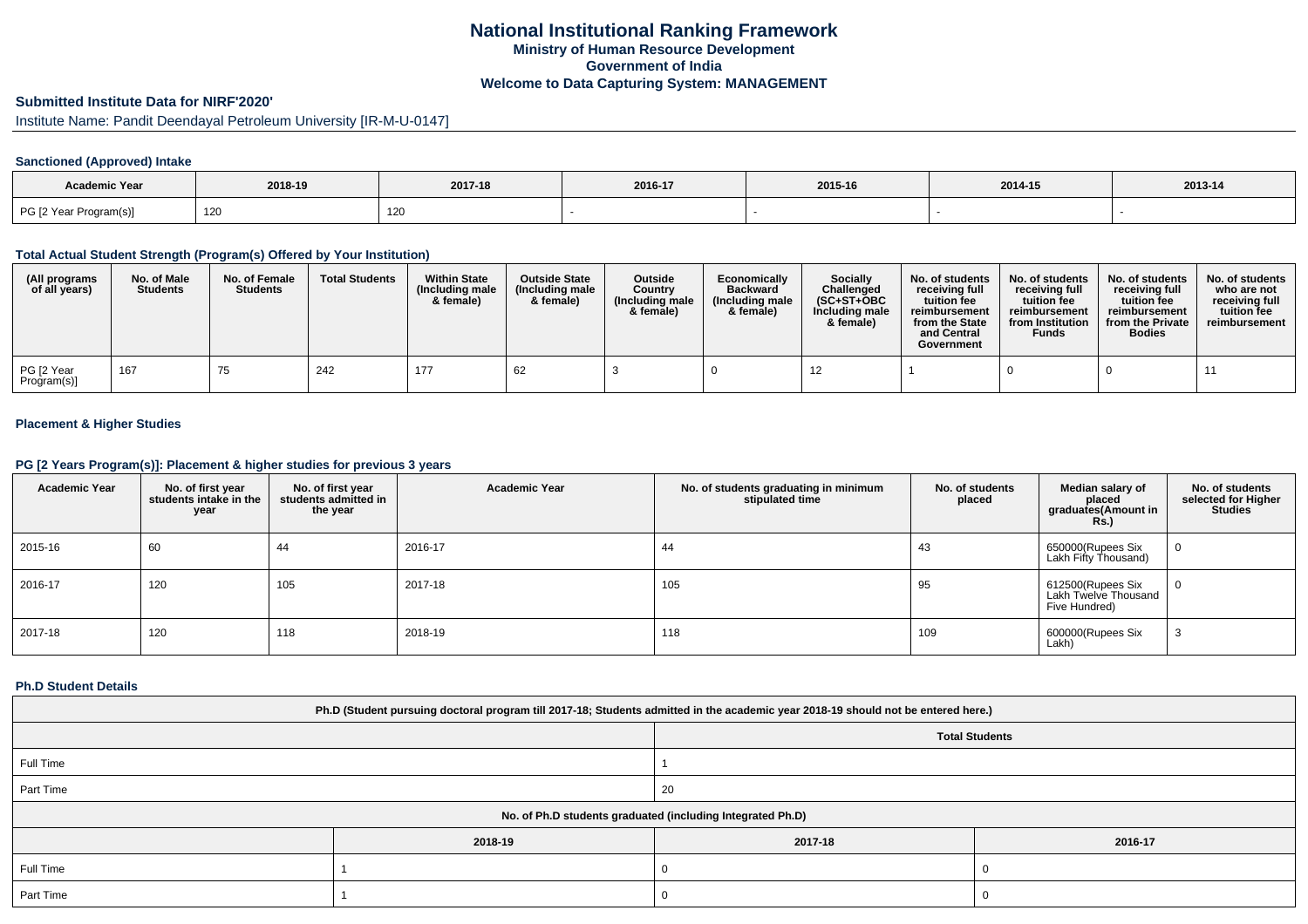#### **Financial Resources: Utilised Amount for the Capital expenditure for previous 3 years**

| <b>Academic Year</b>                                                                                                                                                           | 2018-19                                                                            | 2017-18                                                                             | 2016-17                                                                       |  |  |
|--------------------------------------------------------------------------------------------------------------------------------------------------------------------------------|------------------------------------------------------------------------------------|-------------------------------------------------------------------------------------|-------------------------------------------------------------------------------|--|--|
|                                                                                                                                                                                | <b>Utilised Amount</b>                                                             | <b>Utilised Amount</b>                                                              | <b>Utilised Amount</b>                                                        |  |  |
| Annual Capital Expenditure on Academic Activities and Resources (excluding expenditure on buildings)                                                                           |                                                                                    |                                                                                     |                                                                               |  |  |
| Library (Books, Journals and e-Resources only)                                                                                                                                 | 413832 (Rupees Four Lakh Thirteen Thousand Eight Hundred<br>Thirty Two)            | 893014 (Rupees Eight Lakhs Ninety Three Thousand<br>Fourteen)                       | 868520 (Rupees Eight Lakh Sixty Eight Thousand Five<br>Hundred Twenty)        |  |  |
| Expenditure on setting up/upgradation of laboratory                                                                                                                            | 870339 (Rupees Eight Lakh Seventy Thousand Three Hundred<br>Thirty Nine)           | 0 (Zero)                                                                            | 0 (Zero)                                                                      |  |  |
| Other expenditure on creation of Capital Assets (For setting up<br>classrooms, seminar hall, conference hall, library excluding<br>expenditure on Land , Building, Roads etc.) | 2679434 (Rupees Twenty Six Lakh Seventy Nine Thousand<br>Four Hundred Thirty Four) | 5928894 (Rupees Fifty Nine Lakh Twenty Eight Thousand<br>Eight Hundred Ninety Four) | 1773920 (Rupees Seventeen Lakh Seventy Three Thousand<br>Nine Hundred Twenty) |  |  |

### **Financial Resources: Utilised Amount for the Operational expenditure for previous 3 years**

| <b>Academic Year</b>                                                                                                                                                                           | 2018-19                                                                               | 2017-18                                                                               | 2016-17                                                                                   |  |  |
|------------------------------------------------------------------------------------------------------------------------------------------------------------------------------------------------|---------------------------------------------------------------------------------------|---------------------------------------------------------------------------------------|-------------------------------------------------------------------------------------------|--|--|
|                                                                                                                                                                                                | <b>Utilised Amount</b>                                                                | <b>Utilised Amount</b>                                                                | <b>Utilised Amount</b>                                                                    |  |  |
| <b>Annual Operational Expenditure</b>                                                                                                                                                          |                                                                                       |                                                                                       |                                                                                           |  |  |
| Salaries (Teaching and Non Teaching staff)                                                                                                                                                     | 53496016 (Rupees Fife Crore Thirty Four Lakh Ninety Six<br>Thousand Sixteen)          | 46195608 (Rupees Four Crore Sixty One Lakh Ninety Five<br>Thousand Six Hundred Eight) | 50311815 (Rupees Five Crore Three Lakh Eleven Thousand<br>Eight Hundred Fifteen)          |  |  |
| Maintenance of Academic Infrastructure or consumables and<br>other running expenditures(excluding maintenance of hostels<br>and allied services, rent of the building, depreciation cost, etc) | 28256703 (Rupees Two Crore Eighty Two Lakh Fifty Six<br>Thousand Seven Hundred Three) | 24712058 (Rupees Two Crore Forty Seven Lakh Twelve<br>Thousand Fifty Eight)           | 23418752 (Rupees Two Crore Thirty Four Lakh Eighteen<br>Thousand Seven Hundred Fifty Two) |  |  |
| Seminars/Conferences/Workshops                                                                                                                                                                 | 979503 (Rupees Nine Lakh Seventy Nine Thousand Five<br>Hundred Three)                 | 1173978 (Rupees Eleven Lakh Seventy Three Thousand Nine<br>Hundred Seventy Eight)     | 14953 (Rupees Fourteen Thousand Nine Hundred Fifty Three)                                 |  |  |

### **Sponsored Research Details**

| <b>Financial Year</b>                    | 2018-19 | 2017-18 | 2016-17 |
|------------------------------------------|---------|---------|---------|
| Total no. of Sponsored Projects          |         |         |         |
| Total no. of Funding Agencies            |         |         |         |
| Total Amount Received (Amount in Rupees) |         |         |         |
| Amount Received in Words                 | Zero    | Zero    | Zero    |

## **Consultancy Project Details**

| <b>Financial Year</b>                    | 2018-19 | 2017-18 | 2016-17                                       |
|------------------------------------------|---------|---------|-----------------------------------------------|
| Total no. of Consultancy Projects        |         |         |                                               |
| Total no. of Client Organizations        |         |         |                                               |
| Total Amount Received (Amount in Rupees) |         |         | 260870                                        |
| Amount Received in Words                 | Zero    | Zero    | Two Lakh Sixty Thousand Eight Hundred Seventy |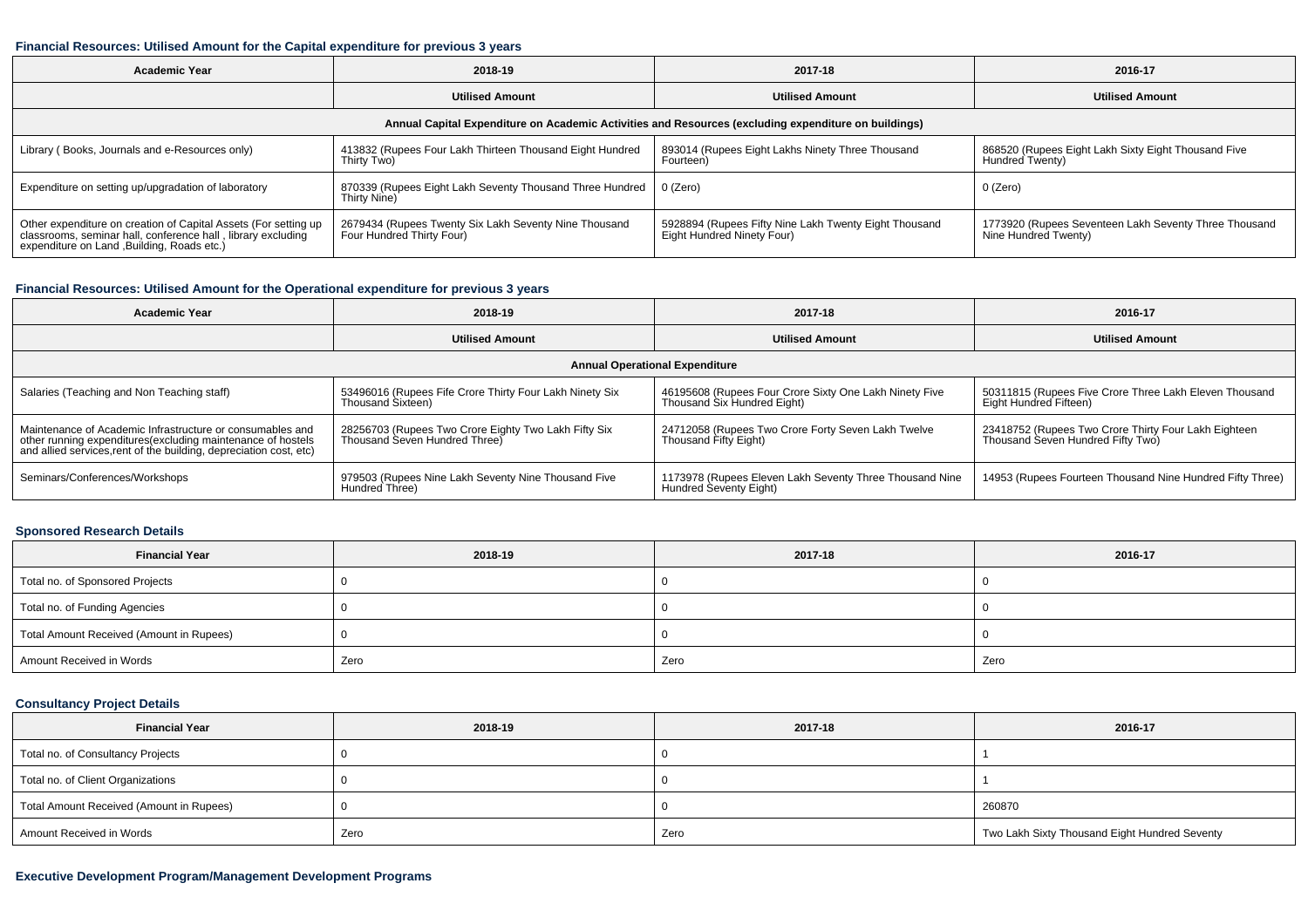| <b>Financial Year</b>                                                             | 2018-19                                            | 2017-18                                                                   | 2016-17                                                            |
|-----------------------------------------------------------------------------------|----------------------------------------------------|---------------------------------------------------------------------------|--------------------------------------------------------------------|
| Total no. of Executive Development Programs/ Management<br>Development Programs   |                                                    |                                                                           |                                                                    |
| Total no. of Participants                                                         |                                                    |                                                                           |                                                                    |
| Total Annual Earnings (Amount in Rupees)(Excluding Lodging<br>& Boarding Charges) | 2450000                                            | 2221720                                                                   | 3436760                                                            |
| <b>Total Annual Earnings in Words</b>                                             | Rupees Twenty Four Lakh Fifty Thousand Rupees Only | Rupees Twenty Two Lakh Twenty One Thousand Seven<br><b>Hundred Twenty</b> | Rupees Thirty Four Lakh Thirty Six Thousand Seven Hundred<br>Sixty |

### **PCS Facilities: Facilities of physically challenged students**

| 1. Do your institution buildings have Lifts/Ramps?                                                                                                        | Yes, more than 80% of the buildings |
|-----------------------------------------------------------------------------------------------------------------------------------------------------------|-------------------------------------|
| 2. Do your institution have provision for walking aids, includingwheelchairs and transportation from one building to another for<br>handicapped students? | Yes                                 |
| 3. Do your institution buildings have specially designed toilets for handicapped students?                                                                | Yes, more than 80% of the buildings |

## **Awards Details**

| 1. 1. How many faculty member of your institution have received highly reputed national/international awards/recognition from central  <br>government agencies in the previous academic year 2018-19 |  |
|------------------------------------------------------------------------------------------------------------------------------------------------------------------------------------------------------|--|
| 2. How many students of your institution have won international awards in the previous academic year 2018-19                                                                                         |  |

#### **Accreditation**

## **NBA Accreditation**

| r institute have a valid NBA Accreditation? | NO |
|---------------------------------------------|----|
|---------------------------------------------|----|

### **NAAC Accreditation**

| 1. Does your institute have a valid NAAC Accreditation? | <b>YES</b> |  |             |  |  |  |
|---------------------------------------------------------|------------|--|-------------|--|--|--|
| Valid from                                              | Valid upto |  | <b>CGPA</b> |  |  |  |
| 16-12-2016                                              | 15-12-2021 |  | 3.39        |  |  |  |

## **Village Adoption**

| Have your institute adopted any village under Unnat Bharat Scheme? | <b>VES</b> |
|--------------------------------------------------------------------|------------|
|--------------------------------------------------------------------|------------|

# **Faculty Details**

| Srno | <b>Name</b>                          | Age | Designation | Gender | Qualification | <b>Experience (In</b><br>Months) | <b>Is Associated</b><br><b>Last Year</b> | <b>Currently</b><br>working with<br>institution? | <b>Joining Date</b> | <b>Leaving Date</b> | <b>Association type</b> |
|------|--------------------------------------|-----|-------------|--------|---------------|----------------------------------|------------------------------------------|--------------------------------------------------|---------------------|---------------------|-------------------------|
|      | PRAMOD<br><b>DAMODAR</b><br>PALIWAL  | 50  | Professor   | Male   | Ph.D          | 344                              | Yes                                      | Yes                                              | 21-08-2006          | $\sim$              | Regular                 |
|      | <b>SUDHIR</b><br>KHAJANSINH<br>YADAV | 52  | Professor   | Male   | Ph.D          | 336                              | Yes                                      | Yes                                              | 28-12-2006          | $\sim$              | Regular                 |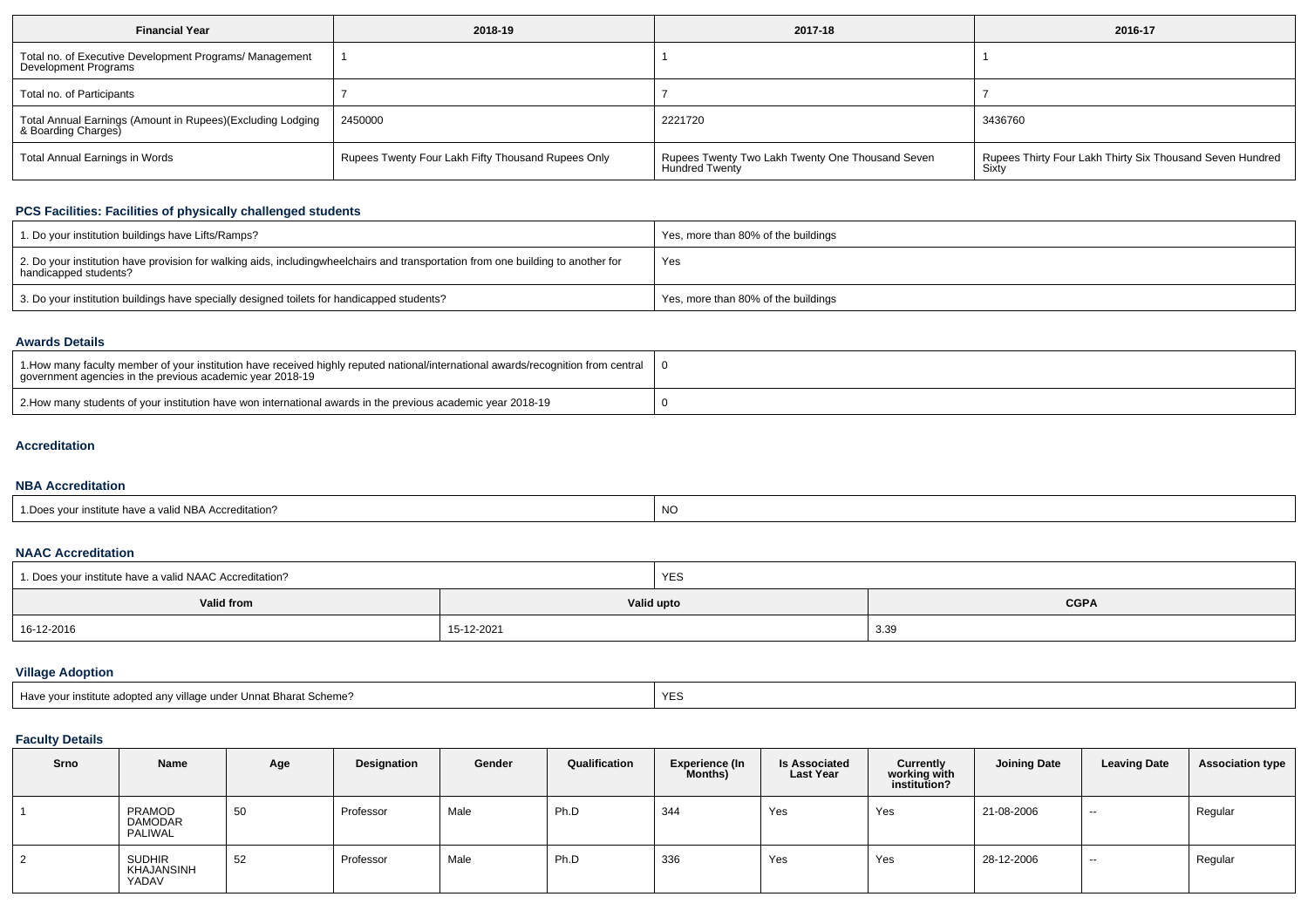| 3              | <b>SATISH</b><br>CHANDRA<br>PANDEY | 49 | Associate<br>Professor | Male   | Ph.D                        | 301 | Yes | Yes | 01-08-2007 | $\overline{\phantom{a}}$ | Regular  |
|----------------|------------------------------------|----|------------------------|--------|-----------------------------|-----|-----|-----|------------|--------------------------|----------|
| $\overline{4}$ | <b>SOMDEB LAHIRI</b>               | 62 | Professor              | Male   | Ph.D                        | 428 | Yes | Yes | 10-09-2007 | $\sim$                   | Regular  |
| 5              | <b>PATEL</b><br><b>AKASHKUMAR</b>  | 43 | Associate<br>Professor | Male   | Ph.D                        | 264 | Yes | Yes | 16-01-2009 | $\overline{\phantom{a}}$ | Regular  |
| 6              | <b>LALIT KUMAR</b><br>KHURANA      | 53 | Assistant<br>Professor | Male   | Ph.D                        | 282 | Yes | Yes | 24-09-2009 | $\overline{\phantom{a}}$ | Regular  |
| $\overline{7}$ | <b>ASHUTOSH</b><br><b>MUDULI</b>   | 43 | Professor              | Male   | Ph.D                        | 264 | Yes | Yes | 26-10-2009 | $\overline{\phantom{a}}$ | Regular  |
| 8              | <b>KAUSHAL</b><br><b>KISHORE</b>   | 38 | Assistant<br>Professor | Male   | Ph.D                        | 140 | Yes | Yes | 14-12-2009 | $\overline{\phantom{a}}$ | Regular  |
| 9              | <b>TANUSHRI</b><br><b>BANERJEE</b> | 51 | Associate<br>Professor | Female | Ph.D                        | 276 | Yes | Yes | 16-09-2011 | $\overline{\phantom{a}}$ | Regular  |
| 10             | NARAYAN<br><b>BASER</b>            | 42 | Associate<br>Professor | Male   | Ph.D                        | 228 | Yes | Yes | 19-07-2016 | $\overline{\phantom{a}}$ | Regular  |
| 11             | DM PESTONJEE                       | 80 | Professor              | Male   | Ph.D                        | 540 | Yes | Yes | 14-09-2009 | $\sim$                   | Regular  |
| 12             | <b>ASIT ACHARYA</b>                | 57 | Professor              | Male   | Ph.D                        | 396 | Yes | Yes | 01-06-2018 | --                       | Regular  |
| 13             | Ajit Desai                         | 57 | Other                  | Male   | M.Tech                      | 120 | Yes | Yes | 01-06-2015 | $\sim$                   | Visiting |
| 14             | Akhilesh Magal                     | 34 | Other                  | Male   | M.Tech                      | 132 | Yes | Yes | 01-06-2017 | $\overline{\phantom{a}}$ | Visiting |
| 15             | Ankur Kapoor                       | 31 | Other                  | Male   | Ph.D                        | 120 | Yes | Yes | 01-06-2016 | $\sim$                   | Visiting |
| 16             | Sarabjit Butalia                   | 44 | Other                  | Male   | M.Sc.                       | 264 | Yes | Yes | 01-06-2015 | $\sim$                   | Visiting |
| 17             | Deepak Krishnan                    | 41 | Other                  | Male   | MBA                         | 156 | Yes | Yes | 01-06-2017 | $\sim$                   | Visiting |
| 18             | Dhiren Desai                       | 61 | Other                  | Male   | MBA                         | 468 | Yes | Yes | 01-06-2017 | --                       | Visiting |
| 19             | GMukhopadhyay                      | 40 | Other                  | Male   | M.Tech                      | 219 | Yes | Yes | 01-06-2017 | $\sim$                   | Visiting |
| 20             | Ingit Anand                        | 68 | Other                  | Male   | M.Tech                      | 552 | Yes | Yes | 01-06-2015 | н,                       | Visiting |
| 21             | Jignesh Shah                       | 33 | Other                  | Male   | CA                          | 144 | Yes | Yes | 01-06-2017 | $\sim$                   | Visiting |
| 22             | Jayesh Ganatra                     | 54 | Other                  | Male   | <b>PGDM</b>                 | 344 | Yes | Yes | 01-06-2015 | $\overline{\phantom{a}}$ | Visiting |
| 23             | <b>DGSHUKLA</b>                    | 69 | Other                  | Male   | LLM                         | 552 | Yes | Yes | 01-06-2017 | $\sim$                   | Visiting |
| 24             | <b>Manish Thaker</b>               | 51 | Other                  | Male   | Ph.D                        | 216 | Yes | Yes | 01-06-2017 | $\sim$                   | Visiting |
| 25             | Mayank Joshipura                   | 46 | Other                  | Male   | Ph.D                        | 264 | Yes | Yes | 01-06-2017 | $\overline{\phantom{a}}$ | Visiting |
| $26\,$         | NKPathak                           | 71 | Other                  | Male   | $\ensuremath{\mathsf{LLM}}$ | 588 | Yes | Yes | 01-06-2017 | $\ddotsc$                | Visiting |
| $27\,$         | Narayanan<br>Ayipuzha              | 55 | Other                  | Male   | <b>MBA</b>                  | 132 | Yes | Yes | 01-06-2017 | $\sim$                   | Visiting |
| 28             | Piyush Sinha                       | 59 | Other                  | Male   | Ph.D                        | 120 | Yes | Yes | 01-06-2017 | $\overline{\phantom{a}}$ | Visiting |
| 29             | Preeta Vyas                        | 68 | Other                  | Female | Ph.D                        | 120 | Yes | Yes | 01-06-2017 | $\overline{\phantom{a}}$ | Other    |
| 30             | RGopichandran                      | 57 | Other                  | Male   | Ph.D                        | 180 | Yes | Yes | 01-06-2017 | $\overline{\phantom{a}}$ | Regular  |
| 31             | Rahul Prasad                       | 32 | Other                  | Male   | <b>MBA</b>                  | 132 | Yes | Yes | 01-06-2017 | $\sim$                   | Visiting |
| 32             | Rajesh Shah                        | 54 | Other                  | Male   | <b>MBA</b>                  | 312 | Yes | Yes | 01-06-2017 | $\overline{\phantom{a}}$ | Visiting |